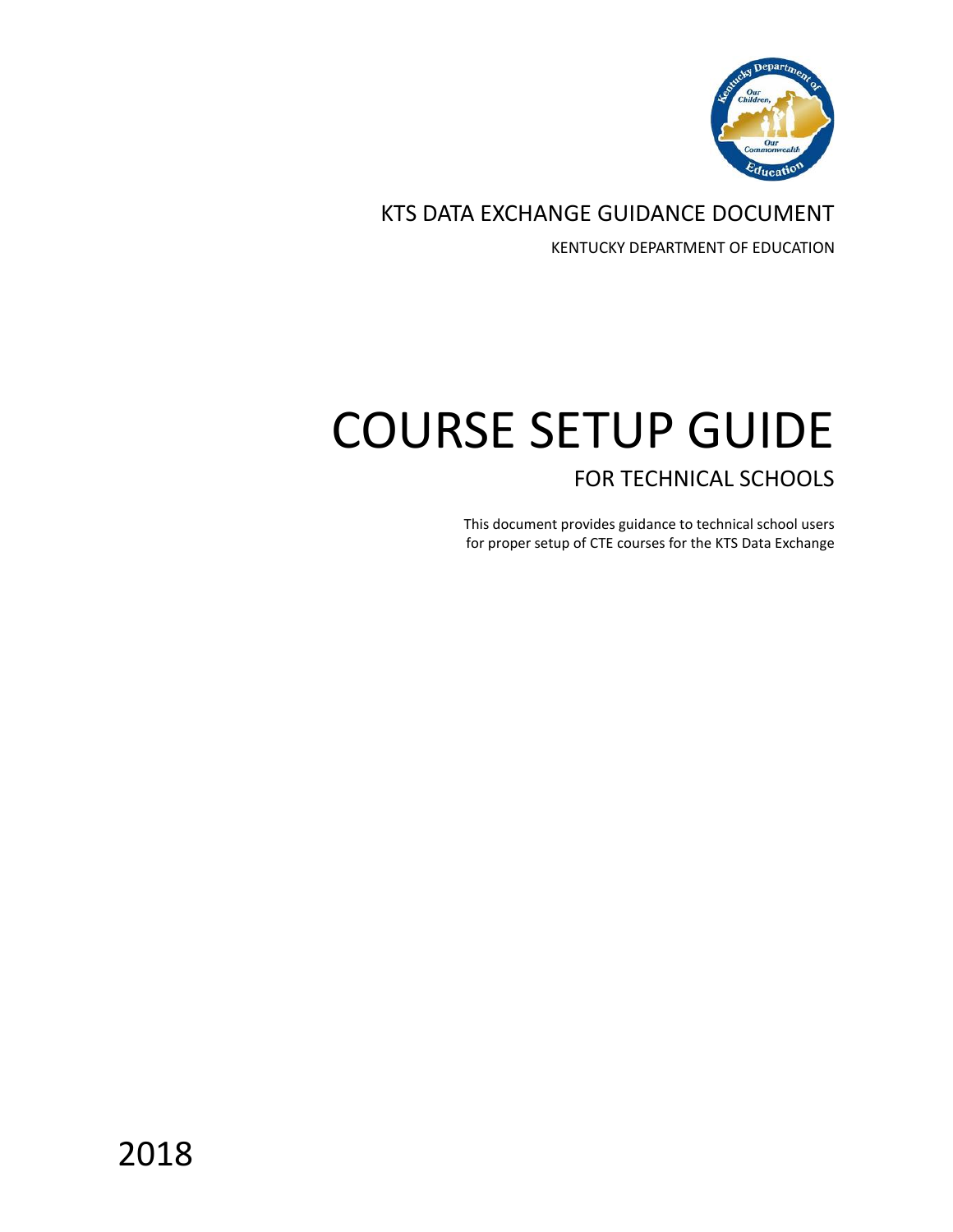# KTS Data Exchange – Course Setup Guide – Technical School Users

The Kentucky Technical System (KTS) data exchange is a secure transfer of student data between the student's high school and technical school. The KTS data exchange streamlines processes, eliminates the need for email and paper reports, and minimizes dual data entry.

Participating technical schools can fully utilize the Kentucky Student Information System (KSIS) in their classrooms.

The high school KSIS will receive student posted grades through the KTS data exchange. The posted grades that sync to the high schools will allow for athletic eligibility determination, and posting of both high school and technical school grades on student report cards and transcripts.

High school attendance clerks can run real-time attendance reports that reflect attendance entered by the technical school into their KSIS, and have the option to utilize the unknown attendance sync feature that will allow unknown attendance at the technical school to sync back to the high school KSIS the next day. The unknown attendance sync allows attendance clerks at the high schools would then resolve the unknown attendance the following morning.

The KTS Data Exchange has been fully functional for participating high schools and technical schools since the 2015-16 school year.

# COURSE CODES AND THE KTS DATA EXCHANGE

The key to matching students between the technical school KSIS and the high school KSIS are unique course numbers housed in specific course catalogs. The importance of the course number must be emphasized. Courses must be retrieved by following the instructions within this document. Any deviation from the instructions will most likely result in an unsuccessful sync of data.

#### EXPLANATION OF COURSE CODES FOR THE KTS DATA EXCHANGE

Course codes are a critical element used in the KTS data exchange between technical schools and high schools. As courses and sections are created in the technical school, the automated process adds identifiers to the course code and uploads each course to a specific KTS Course Catalog in the high school KSIS. A prefix, suffix and a course identifier are added to the state course code to create a unique 13-digit number that identifies the technical school, and the period and section designated at the technical school. Example:

> **Technical school ID\* + State Course Code + Course Indicator + Technical School Period Number + Technical School Section Number 09060112P0401**

The above technical course code represents a course that is being taught at Caldwell County ATC, and is indicated by using the \*Technical School ID: **(09)**. The name of the course is Digital Literacy, and is indicated by the state course code **(060112)**. The course indicator will remain **(P)** unless the course used at the technical school is a duplicate course used for variable credit; in this case the course indicator would then change to **(X, A, B, C, D, or E)**. The period selected by the technical school is now indicated with two digits, numbers or letters. In the example above the period would be **(04)**. The section assigned by the technical school is the last group of numbers, and is indicated in the above example by **(01)**.

#### *\*Technical School ID List foun[d here.](https://education.ky.gov/districts/tech/sis/Documents/KTS_Technical_School_ID_Numbers.pdf)*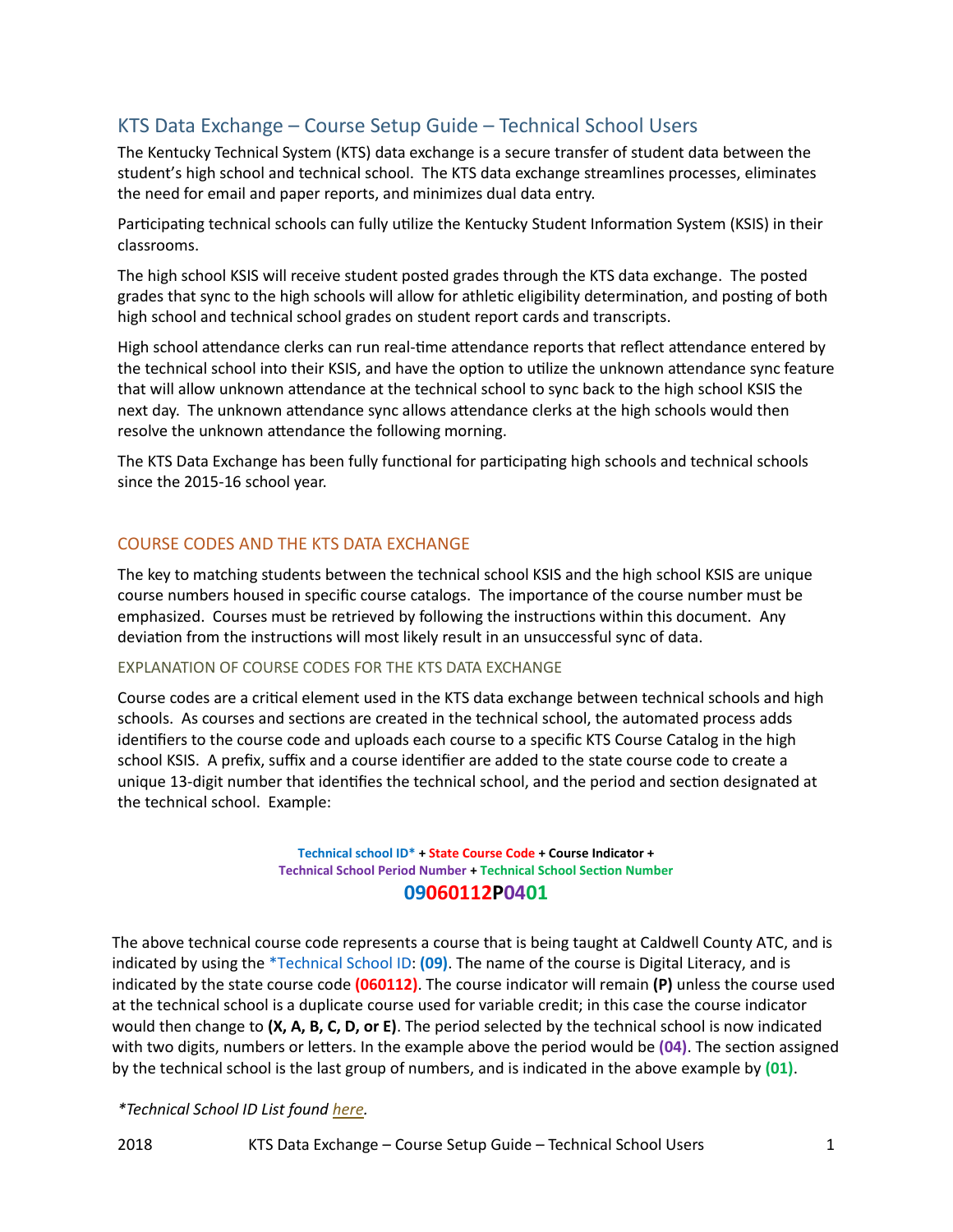# $\triangleright$  ADDING NEW COURSES

# STEP 1: **FOR CTC (LOCALLY-OPERATED) TECHNICAL SCHOOLS:**

#### CONNECTING TO THE KTS COURSE CATALOG (TECH SCHOOLS ONLY)

To pull the courses necessary for the KTS data exchange syncing process into your high school KSIS, select the proper course catalog designated by the school year in which you are working. (i.e. 18-19 KTS Course Catalog, 19-20 KTS Course Catalog) *\*The ability to change the Course Catalog Master List must be given in a tool right by the high school district KSIS system administrator. High schools and CTC's (locally-operated tech centers) must contact your district KSIS system admin for this temporary tool right or ask that they make this temporary change themselves. For ATCs (state-operated tech centers) and RCA's (regional career academies), your Course Catalog Master designation will be maintained by OCTE.*

Path: Index > System Administration > Resources > School

- 1. Select your school from the School Editor selection
- 2. Click on the dropdown box for Course Catalog Master List and select the KTS Course Catalog (TECH SCHOOLS ONLY) catalog for the year in which you are working
- 3. Save School

| School                                                                                                                                                                                                                                                                                                                                                                      |                                                                                                                                                                                                                                                                                                                                                                                                                                                                                             |                                                                                                        |
|-----------------------------------------------------------------------------------------------------------------------------------------------------------------------------------------------------------------------------------------------------------------------------------------------------------------------------------------------------------------------------|---------------------------------------------------------------------------------------------------------------------------------------------------------------------------------------------------------------------------------------------------------------------------------------------------------------------------------------------------------------------------------------------------------------------------------------------------------------------------------------------|--------------------------------------------------------------------------------------------------------|
| Save School<br>Delete School                                                                                                                                                                                                                                                                                                                                                |                                                                                                                                                                                                                                                                                                                                                                                                                                                                                             |                                                                                                        |
| current information, which can be modified as needed and saved.                                                                                                                                                                                                                                                                                                             | School data is divided into two areas: School Detail and School History. School History records contain information related to a school that can be tracked<br>historically. By creating a new School History, the new information is tracked as of a specific date while the previous values are preserved. To create a new<br>School History record, select an existing School History and click the New School History button. This will create a new School History record based on the |                                                                                                        |
| <b>School Editor</b>                                                                                                                                                                                                                                                                                                                                                        | <b>School Detail</b>                                                                                                                                                                                                                                                                                                                                                                                                                                                                        |                                                                                                        |
| <b>IN (INACTIVE) HOMEBOUND ELEMEN</b> A<br><b>BUG</b> (INACTIVE) HOMEBOUND HIGH SCI<br><b>BLUEGRASS MIDDLE SCHOOL</b><br>圧<br><b>EXECCILIA VALLEY ELEMENTARY SCH</b><br>$\overline{+}$<br><b>EXECENTRAL HARDIN HIGH SCHOOL</b><br>曱<br><b>EE</b> College View Campus<br>曱<br><b>EXECOMMUNICARE ARC</b><br>$\overline{+}$<br><b>EXECUTE CREEKSIDE ELEMENTARY SCHOOL</b><br>围 | *Name<br><b>EARLY COLLEGE AND CAREER CENTER</b><br><b>NCES School Number</b><br>2102490<br>Standard Code (SIF StatePrId)<br><b>State Classification</b><br>A2: Locally Operated CTE Center (CTC)<br>▼                                                                                                                                                                                                                                                                                       | *Location Number<br> 070<br>*Type<br>03: Career and Technical Education School ▼<br><b>CEEB Number</b> |
| <b>Crossroads Treatment Center</b><br>匣<br><b>EARLY COLLEGE AND CAREER CE</b><br>$\overline{+}$<br><b>EAST HARDIN MIDDLE SCHOOL</b><br>田                                                                                                                                                                                                                                    | Course Catalog - Master List<br>18-19 KTS Course Catalog (TECH SCHOOLS ONLY) ▼<br>'Phone                                                                                                                                                                                                                                                                                                                                                                                                    | <b>External LMS Exclude</b><br>Exclude                                                                 |

## STEP 1: **FOR ATC & RCA TECHNICAL SCHOOLS:**

CONNECTING TO THE KTS COURSE CATALOG (TECH SCHOOLS ONLY)

It is not necessary for ATC or RCA technical schools to connect to the correct catalog. This task is maintained by the KSIS system administrator at OCTE (Tanya Fluke). Skip to [Step 2.](#page-3-0)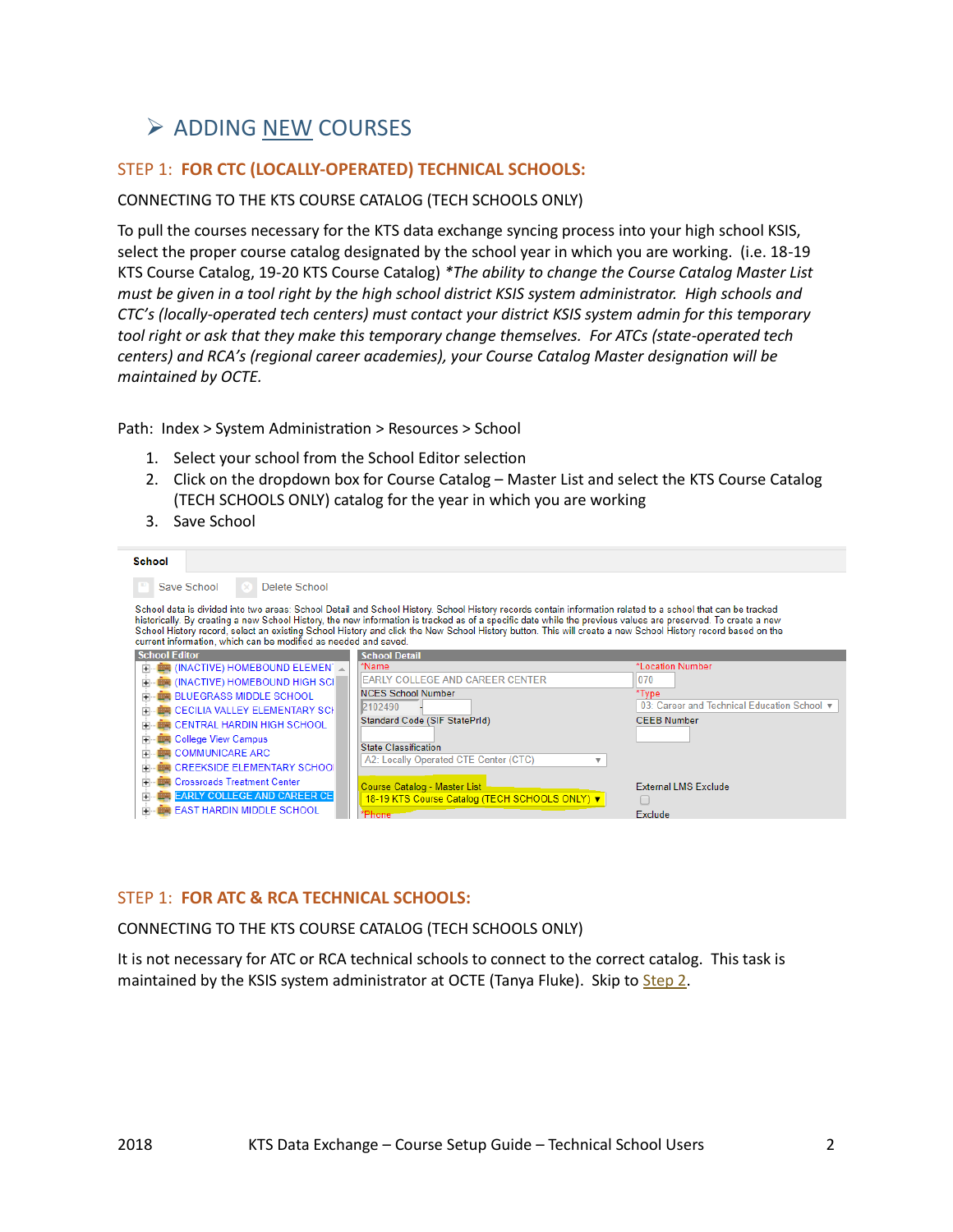# <span id="page-3-0"></span>STEP 2: ADDING NEW COURSE CODES

#### **TWO OPTIONS FOR LOADING NEW COURSE CODES**

All schools can add course codes individually (single course creation) or as a group (multiple course creation).

#### **1) Single Course Creation**

Add the courses you need from the appropriate KTS Course Catalog into your technical school KSIS

*Path: Index > Scheduling > Add Course*

- 1. Select the Course Master from the list on the left
- 2. Click the "Select this Course Master" button, and you will be taken to the course master screen
- 3. Select Save

| Year 18-19                                                                                 | ▼.                                                                  | School EARLY COLLEGE AND CAREER CENTER                                                                                                                                                      |                                                                                                | ▼                           |                                                      |
|--------------------------------------------------------------------------------------------|---------------------------------------------------------------------|---------------------------------------------------------------------------------------------------------------------------------------------------------------------------------------------|------------------------------------------------------------------------------------------------|-----------------------------|------------------------------------------------------|
| Index                                                                                      | Search                                                              | <b>Course Creation</b>                                                                                                                                                                      |                                                                                                |                             |                                                      |
| Search Campus Tools                                                                        |                                                                     | your district administration.                                                                                                                                                               | Your district has defined a district-wide Course Catalog for your school to use. To create a C |                             |                                                      |
| $\triangleright$ Health                                                                    |                                                                     | <b>Select Course</b>                                                                                                                                                                        |                                                                                                | <b>Course Master Record</b> |                                                      |
| $\triangleright$ Attendance<br>$\blacktriangledown$ Scheduling<br>$\triangleright$ Courses |                                                                     | <b>CTRL-click and SHIFT-click for multiple</b><br>010101 - Adv. Ag. Econ & Agribus. Mc<br>010101X - Adv. Ag. Econ & Agribus. M<br>010102 - ST: Agribusiness                                 | <b>Number</b><br>010102<br><b>NCES Code</b>                                                    |                             | <b>Name</b><br>ST: Agribusiness<br><b>Department</b> |
| <b>Add Course</b><br>Schedule Wizard                                                       |                                                                     | 010102X - ST: Agribusiness<br>010110 - Agriculture Communications<br>010110X - Agriculture Communication                                                                                    | <b>State Code</b><br>010102<br><b>GPA Weight</b><br>1.0                                        |                             | <b>Transcript Posted</b><br>Yes<br><b>Activity</b>   |
| <b>Fill Counselor</b><br>Fill Teams                                                        |                                                                     | 010111 - Agriculture Sales & Marketing<br>010111X - Agriculture Sales & Marketi<br>010121 - Ag. Employability Skill<br>010121X - Ag. Employability Skill<br>010131 - Agribusiness/Farm Mgmt | <b>Type</b>                                                                                    |                             | <b>Honors</b><br>Select this Course Master           |
| <b>Request Wizard</b><br><b>Roster Copy</b>                                                |                                                                     | 010131X - Agribusiness/Farm Mgmt<br>010211 - Ag. Structures & Design<br>010211X - Ag. Structures & Design                                                                                   |                                                                                                |                             |                                                      |
| Schedule Gap Filler                                                                        |                                                                     | 010212 - Ag Power & Machinery Oper<br>010212X - Ag Power & Machinery Ope<br>010231 - Small Power & Equipment                                                                                |                                                                                                |                             |                                                      |
|                                                                                            | <b>Scheduling Build Constraints</b><br><b>Student Gap Scheduler</b> | 010231X - Small Power & Equipment<br>010241 - Ag. Construction Skills<br>010241X - Ag. Construction Skills                                                                                  |                                                                                                |                             |                                                      |
| Lunches<br>Scheduling Group                                                                |                                                                     | 010252 - ST: Ag. Power/Struct/Tech S<br>010252X - ST: Ag. Power/Struct/Tech<br>010610 - Crop Tech.                                                                                          |                                                                                                |                             |                                                      |

#### HELPFUL TIPS:

- Due to courses being sorted by course number, users will find all courses for one technical school group together. High schools that send students to a single technical school should take advantage of the Multiple Course Creation option, detailed below.
- If the user is using Mozilla Firefox web browser, click on the first course listed in the Select Course box and type in the first two numbers of the course, and the search feature will take you directly to those courses without scrolling.
- All technical school courses in the KTS Course Catalog (TECH SCHOOLS ONLY) will be 6-digit course numbers.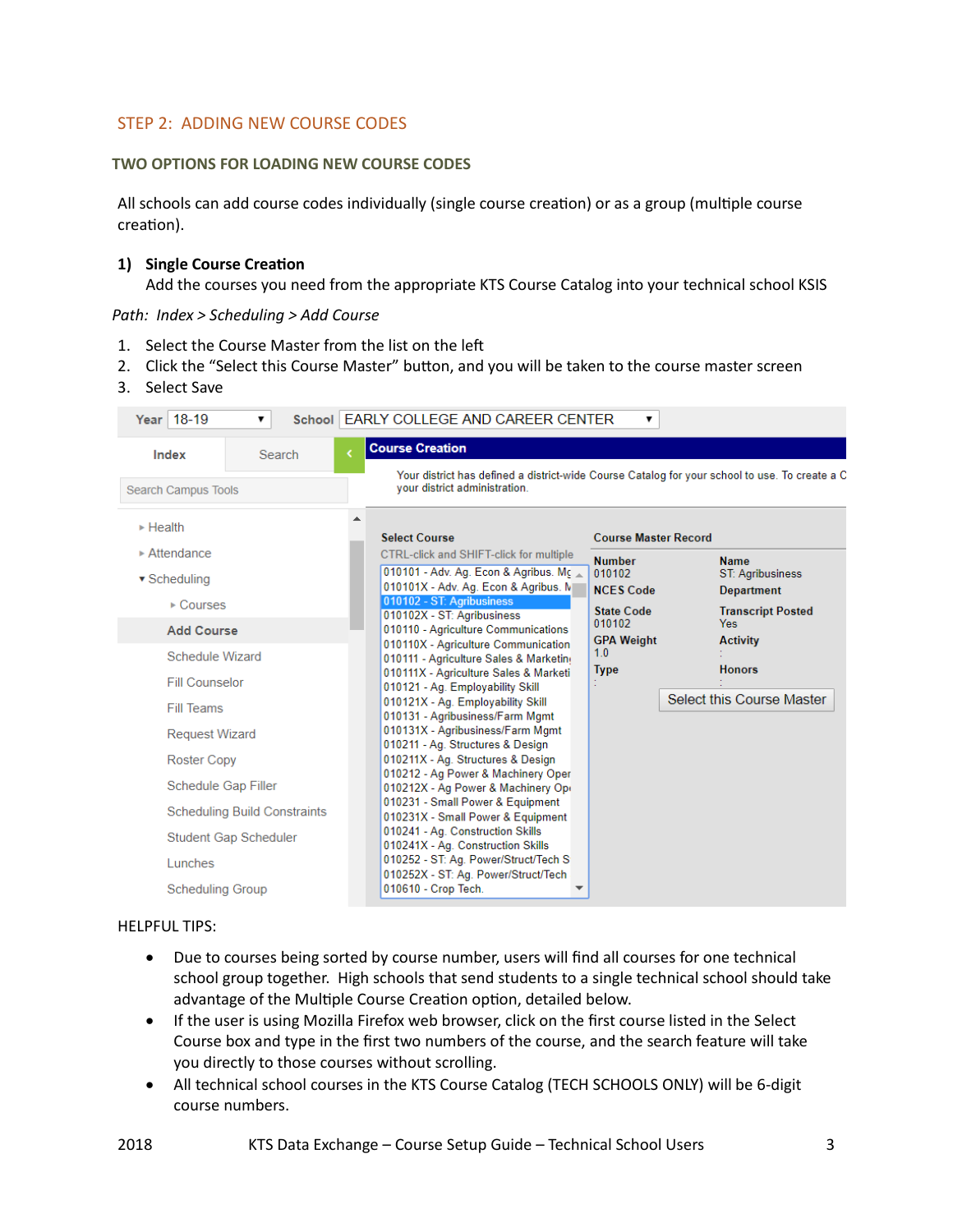#### **2) Multiple Course Creation (as a group)**

Select multiple courses using the batch add feature.

*Path: Index > Scheduling > Add Course*

1. Select CTRL –click or SHIFT –click to highlight multiple courses

#### 2. Click Batch Add these Course Masters

| Year 18-19<br>▼                                                                                      | School   EARLY COLLEGE AND CAREER CENTER                                                                                                                                    | ▼                                                                              |                                                                                                     |
|------------------------------------------------------------------------------------------------------|-----------------------------------------------------------------------------------------------------------------------------------------------------------------------------|--------------------------------------------------------------------------------|-----------------------------------------------------------------------------------------------------|
| Index<br>Search                                                                                      | <b>Course Creation</b><br>your district administration.                                                                                                                     |                                                                                | Your district has defined a district-wide Course Catalog for your school to use. To create a Course |
| <b>Search Campus Tools</b><br>$\triangleright$ Health<br>$\triangleright$ Attendance<br>▼ Scheduling | <b>Select Course</b><br><b>CTRL-click and SHIFT-click for multiple</b><br>010101 - Adv. Ag. Econ & Agribus. Mc<br>010101X - Adv. Ag. Econ & Agribus. N                      | <b>Course Master Record</b><br><b>Number</b><br>(multiple)<br><b>NCES Code</b> | <b>Name</b><br>(multiple)<br><b>Department</b>                                                      |
| ▶ Courses<br><b>Add Course</b>                                                                       | 010102 - ST: Agribusiness<br>010102X - ST: Agribusiness<br>010110 - Agriculture Communications<br>010110X - Agriculture Communication                                       | (multiple)<br><b>State Code</b><br>(multiple)<br><b>GPA Weight</b>             | (multiple)<br><b>Transcript Posted</b><br>(multiple)<br><b>Activity</b>                             |
| Schedule Wizard<br><b>Fill Counselor</b>                                                             | 010111 - Agriculture Sales & Marketin<br>010111X - Agriculture Sales & Marketi<br>010121 - Ag. Employability Skill<br>010121X - Ag. Employability Skill                     | (multiple)<br><b>Type</b><br>(multiple)                                        | (multiple)<br><b>Honors</b><br>(multiple)                                                           |
| Fill Teams<br><b>Request Wizard</b><br><b>Roster Copy</b>                                            | 010131 - Agribusiness/Farm Mgmt<br>010131X - Agribusiness/Farm Mgmt<br>010211 - Ag. Structures & Design<br>010211X - Ag. Structures & Design                                |                                                                                | <b>Batch Add these Course Masters</b>                                                               |
| Schedule Gap Filler<br><b>Scheduling Build Constraints</b>                                           | 010212 - Ag Power & Machinery Oper<br>010212X - Ag Power & Machinery Op<br>010231 - Small Power & Equipment<br>010231X - Small Power & Equipment                            |                                                                                |                                                                                                     |
| <b>Student Gap Scheduler</b><br>Lunches<br><b>Scheduling Group</b>                                   | 010241 - Ag. Construction Skills<br>010241X - Ag. Construction Skills<br>010252 - ST: Ag. Power/Struct/Tech S<br>010252X - ST: Ag. Power/Struct/Tech<br>010610 - Crop Tech. |                                                                                |                                                                                                     |

#### <span id="page-4-0"></span>STEP 3: COURSE SECTION SETUP

Once the new course codes are added from the course master, the courses must be set up in the technical school KSIS.

*Path: Search > Course/Section*

- 1. Search for the 13-digit course you just pulled in from the catalog, click Go or leave the Search field blank and click Go to pull in a list of all courses
- 2. Select the Course
- 3. Click the Sections tab
- 4. Select Add a Section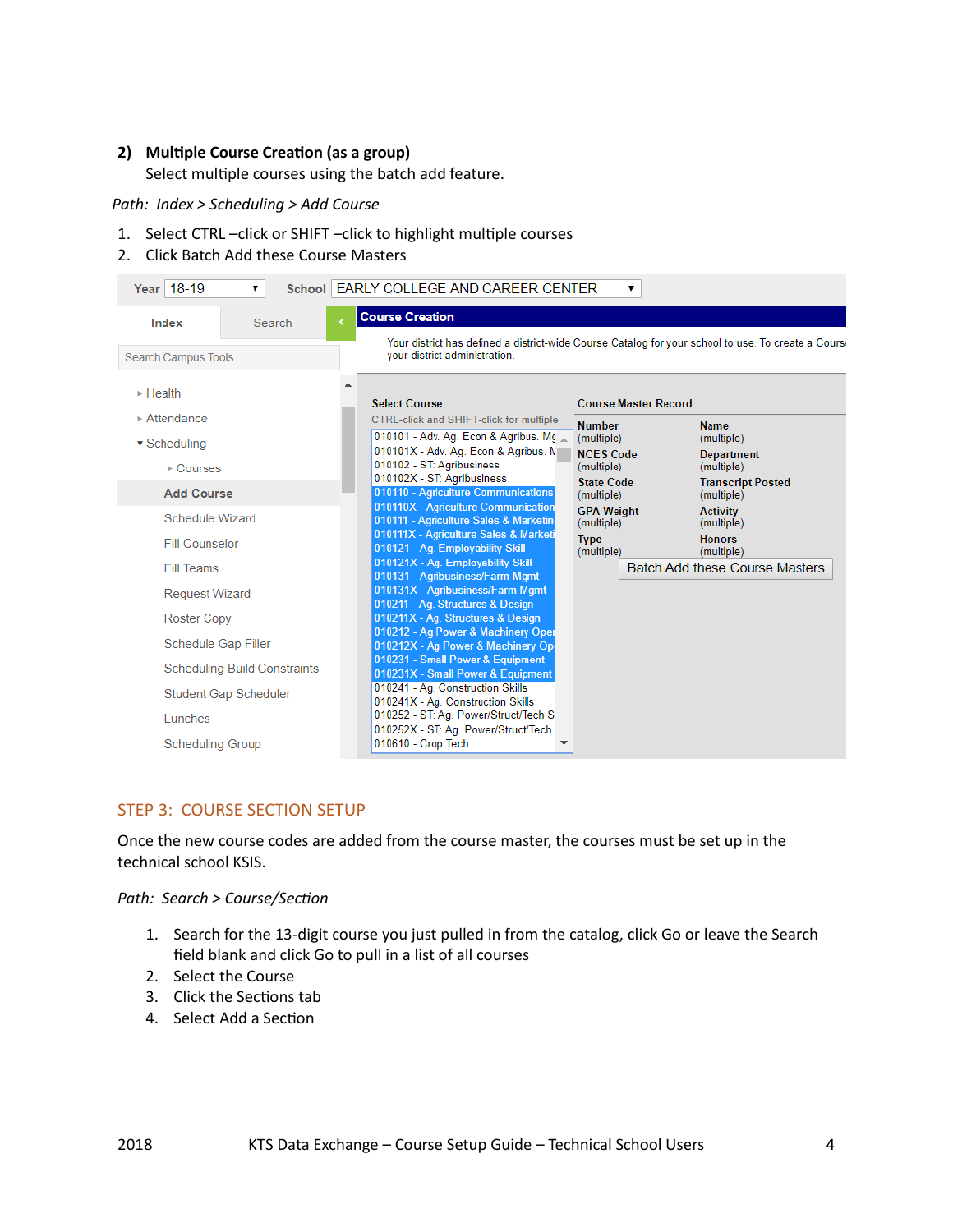| Year 18-19                                                                                                                                                                              | $\boldsymbol{\vee}$    |                | School Barren County Area Technology Center | $\checkmark$                         |                    |                         |                           |
|-----------------------------------------------------------------------------------------------------------------------------------------------------------------------------------------|------------------------|----------------|---------------------------------------------|--------------------------------------|--------------------|-------------------------|---------------------------|
| Index                                                                                                                                                                                   | Search                 |                |                                             | 110902X Network Fundamentals/Cisco 1 |                    |                         |                           |
|                                                                                                                                                                                         |                        | Course         | <b>Sections</b>                             | <b>Grading Tasks</b>                 | <b>Standards</b>   | Categories              | <b>Grade Calc Options</b> |
| Course/Section                                                                                                                                                                          | $\checkmark$           |                |                                             |                                      |                    |                         |                           |
| Search Course/Section                                                                                                                                                                   | Go                     | <b>Section</b> | <b>Teacher</b><br>Room Term                 | <b>Schedule</b><br>Period            | <b>Seats Taken</b> | <b>Scheduling Group</b> | <b>Guest Access</b>       |
|                                                                                                                                                                                         | <b>Advanced Search</b> | Add a Section  |                                             |                                      |                    |                         |                           |
| ▶ 110101 Comp Hardware/Software Ma<br>▶ 110110 Computer Literacy<br>▶ 110901 Intro/Net.Concepts(non-vendom><br>▶ 110902 Network Fundamentals/Cisco<br>110902X Network Fundamentals/Cisc |                        |                |                                             |                                      |                    |                         |                           |
| 110903 Routing Prot&Concepts/Cisco 2                                                                                                                                                    |                        |                |                                             |                                      |                    |                         |                           |
| ▶ 110903X Routing Prot&Concepts/Cis                                                                                                                                                     |                        |                |                                             |                                      |                    |                         |                           |
| ► 110912 Security Fundamentals                                                                                                                                                          |                        |                |                                             |                                      |                    |                         |                           |

*Path: Scheduling > Courses > Course Sections*

- 1. Enter the Section Number for the new section. *It may be helpful to use the same number linked to the technical course code (e.g.* **03**)
- 2. Select if the teacher is Highly Qualified, Not Highly Qualified, or Not Applicable
- 3. Select the appropriate check box(es) for Section Schedule Placement
- 4. Click Creation Section

|                |                          |                        |                                                      | This tool will create a new section. |            |             |
|----------------|--------------------------|------------------------|------------------------------------------------------|--------------------------------------|------------|-------------|
|                |                          |                        |                                                      |                                      |            |             |
|                | <b>Section Editor</b>    | *Section Number        |                                                      | <b>Teacher Display Name</b>          |            |             |
|                |                          |                        |                                                      |                                      |            |             |
|                | <b>Max Students</b>      |                        |                                                      | Lunch Count                          | Milk Count | Adult Count |
| Room           | $\theta$                 |                        |                                                      | Skinny Seq Team                      |            | Homeroom    |
|                |                          |                        |                                                      |                                      |            |             |
|                |                          |                        | Instructional Setting (Override)                     |                                      |            |             |
|                | "Highly Qualified        |                        |                                                      | (01)                                 |            |             |
|                |                          |                        |                                                      |                                      |            |             |
|                |                          | <b>Primary Teacher</b> |                                                      |                                      |            |             |
|                |                          |                        |                                                      |                                      |            |             |
|                |                          |                        | There is no active primary teacher for this section. |                                      |            |             |
|                | Special Type<br>01: None |                        |                                                      |                                      |            |             |
|                | Population ID            |                        |                                                      |                                      |            |             |
|                |                          |                        |                                                      |                                      |            |             |
|                | Core Content             |                        |                                                      |                                      |            |             |
|                |                          |                        |                                                      |                                      |            |             |
|                |                          |                        | <b>Section Schedule Placement</b><br>Quarters        |                                      |            |             |
|                | GP <sub>1</sub>          |                        | GP2 GP3                                              | GP4                                  |            |             |
| 1              | m                        |                        |                                                      | n                                    |            |             |
| $\overline{2}$ | 两                        | m                      | 同                                                    | $\Box$                               |            |             |
| 2A             | 冊                        | F                      | 同                                                    | n                                    |            |             |
| 3              | <b>I</b>                 | (m)                    | 同                                                    | m                                    |            |             |
| л              | m                        | F                      | 俩                                                    | m                                    |            |             |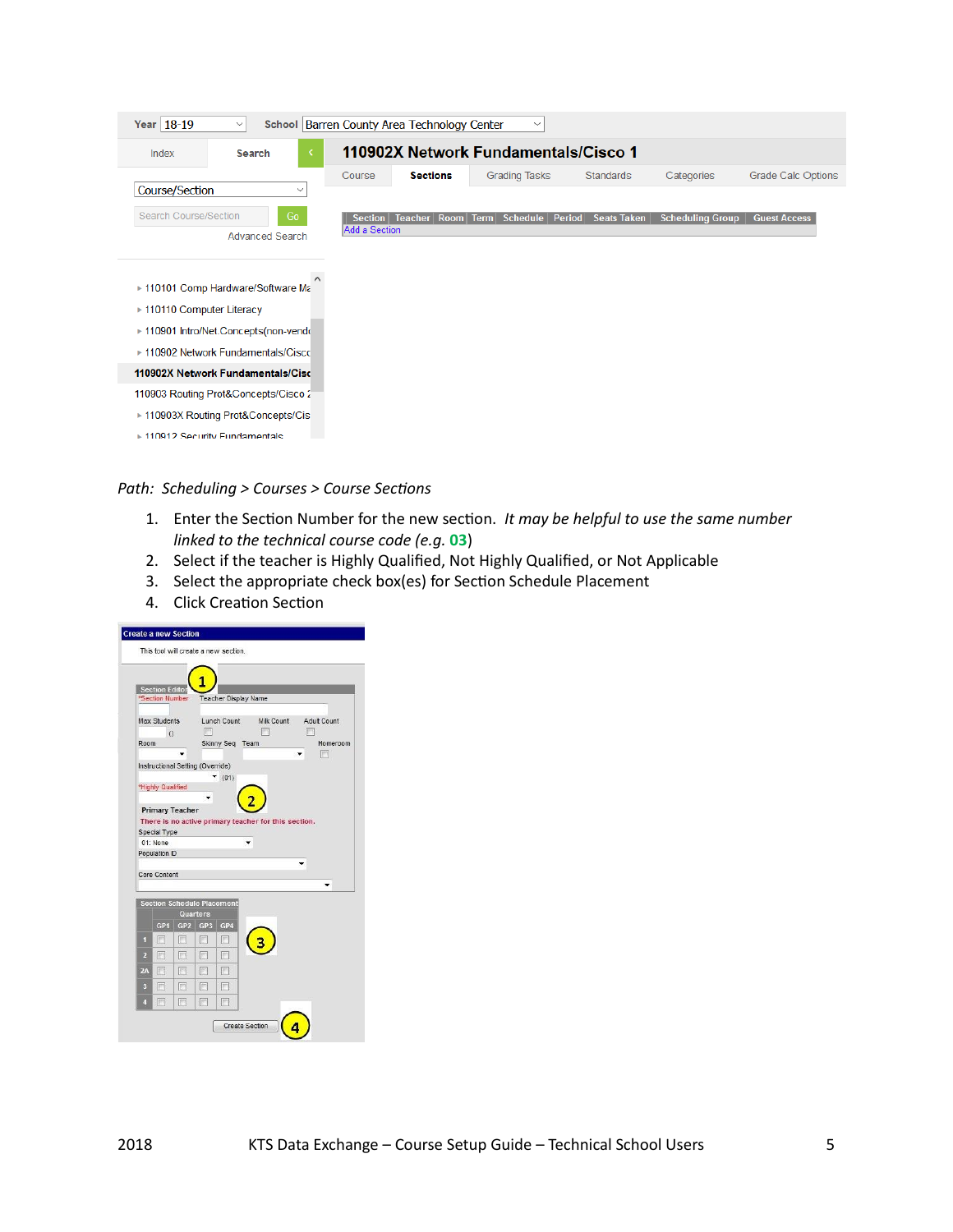#### <span id="page-6-0"></span>STEP 4: SYNCING AND NOTIFICATION

The course will sync to the KTS Catalog (HIGH SCHOOLS ONLY) during the overnight syncing process. Notify the high school scheduler. The next day the high school scheduler must reference the KTS Course Setup – High School Schedulers documentation, located on the KTS Data Exchange webpage, to successfully pull in and set up the corresponding course the high school KSIS.

It is expected that technical school users convert the code on paper and communicate the 13-digit number of the course master they must pull from their catalog. The **Explanation of Course Codes** will assist technical school users with converting this course code number.

After the high school pulls in the synced course, they will roster students in the high school KSIS. Students rostered in the high school KSIS will sync back to the technical school during the next overnight sync.

Communication between the technical school and the high school are very important to avoid syncing and setup issues.

*Note: The KTS Data Exchange automated process runs nightly, 7-days a week. It begins at approximately 11:00 p.m. eastern time and runs until approximately 5:00 a.m. eastern time the next morning.*

# STEP 5: GRADING TASK SETUP

Do not forget to set up the Grading Tasks for each Course. Posted grades from the technical school will be transferred to the high school through the KTS Data Exchange process. Grading tasks must be set up correctly for this process to work. Setup instructions are provided in the KTS Grading Task Setup guidance document. This document can be found on the KTS Data Exchange [webpage.](https://education.ky.gov/districts/tech/sis/Pages/KSIS-KTS-Data-Exchange.aspx)